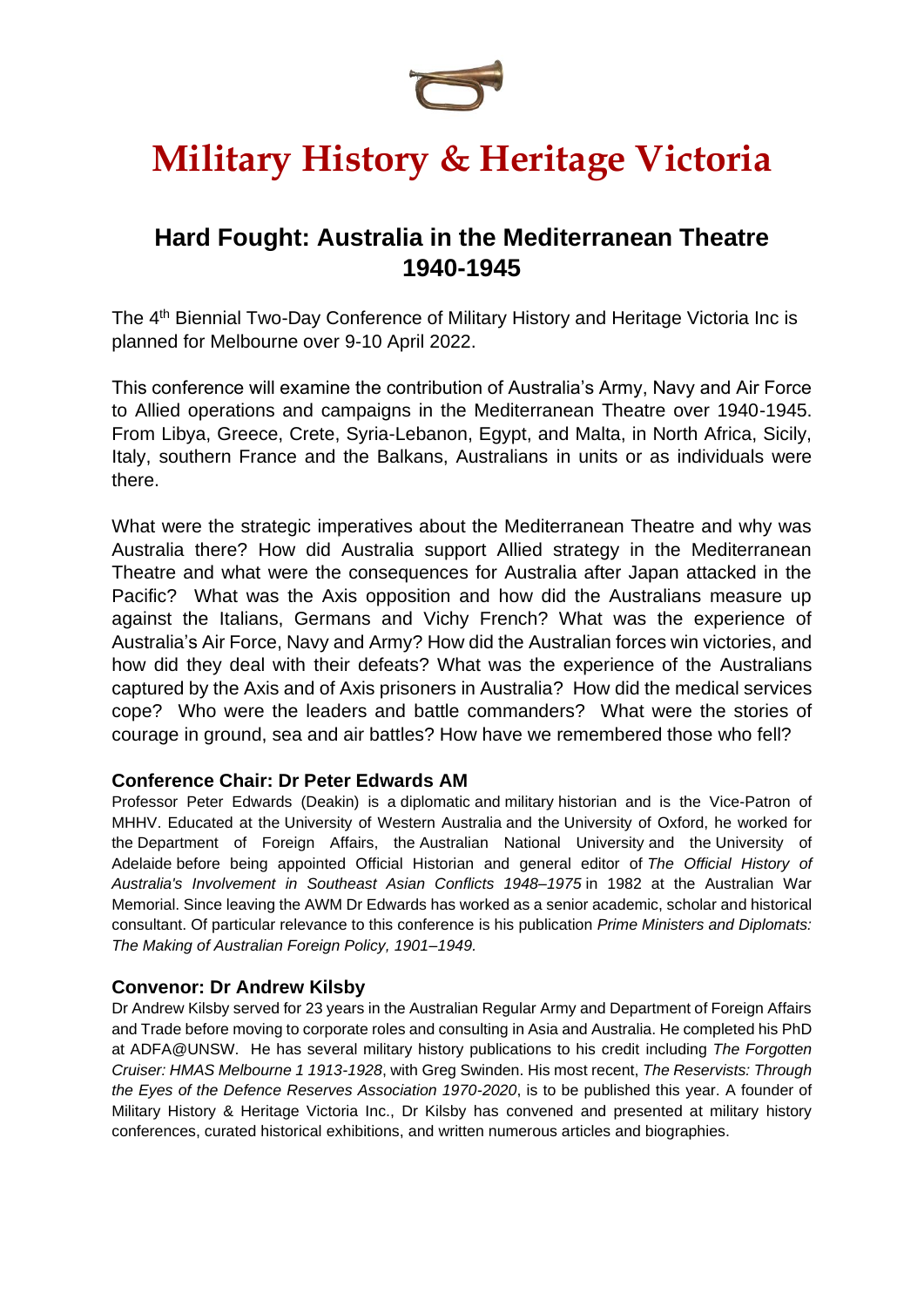

### **SATURDAY 9 APRIL**

#### **8:30 – 9:00 | Conference Registration**

### **9:00 – 9:15 | Opening Remarks**

Major-General Jim Barry AM, MBE, RFD, ED (Rtd), MHHV Patron

#### **9:15 – 10:00 | Keynote: Australia and the Mediterranean Theatre 1940-1945**

**Emeritus Prof. David Horner AM**, Strategic & Defence Studies Centre, Australian National University

- **10:00 – 10:30 | Morning Tea**
- **10:30 – 11:45 | Session 1**

#### **Session 1 | Strategy, Politics and Diplomacy 1939-1942**

**Nicole Townsend**, PhD candidate at UNSW Canberra & researcher on the Official History of Australian Operations in Afghanistan and Iraq. *Fuelling the nation: Australia's economic imperative in the Mediterranean theatre.*

#### **Ian Crellin**, Independent Historian

*The influence of the northern threat on the conduct of the North African campaign: Australian and New Zealand Divisions' roles in development of the Syrian bastion defence line in early 1942 and in the subsequent defence of Egypt*

*Panel Chair:* Professor Peter Edwards, AM, Conference Chair and MHHV Vice-Patron

#### **11:50 - 12:30 | Session 2**

**Session 2: Australia & the War at Sea**

**Mike Carlton AM**, author of *Cruiser* (HMAS *Perth*)*, First Victory* and *Flagship*.

**12:30 – 1:30 | Lunch**

**1:30 – 2:45 | Session 3**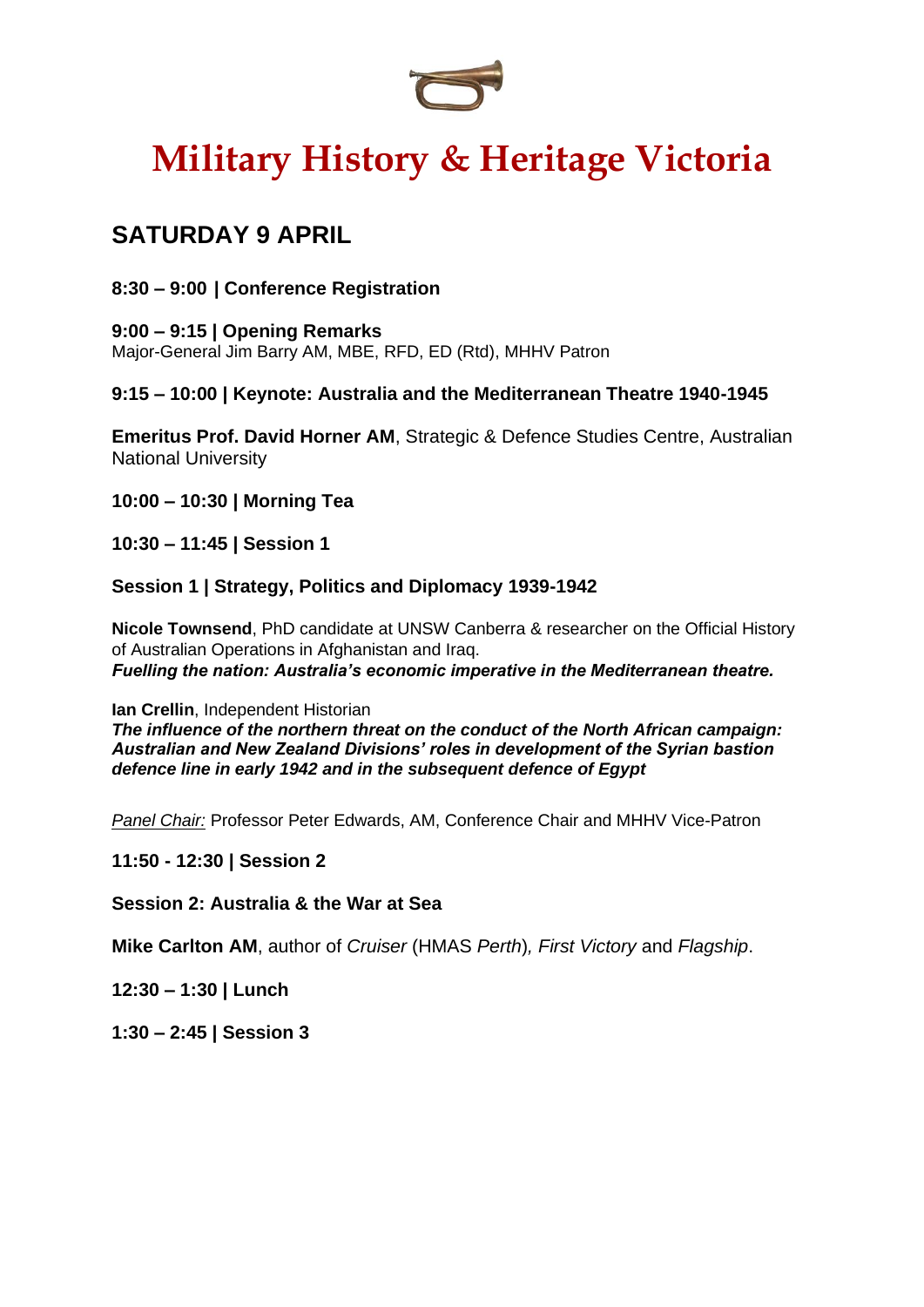

#### **Session 3 | First Shots 1940-41**

**Greg Pierce**, Independent researcher and writer, supported by the Sea Power Centre – Australia

*HMAS Stuart: The ebb and flow of capability 1939-1941*

**Mike Rosel**, Writer and Independent Historian *A Rat of Tobruk*

*Panel Chair:* Major-General Jim Barry AM, MBE, RFD, ED (Rtd), MHHV Patron

**2:45 – 3:15 | Afternoon Tea** 

**3:15 – 3:55 I Session 4**

**Session 4 | The Campaign for Greece and the Battle for Crete**

**Dr Peter Ewer**, author of *Forgotten Anzacs The Commitment to Greece: Military Folly as Political Masterstroke*

**4:00 – 5:15 | Session 5**

**Session 5** | **Greece & Crete**

**Brent D Taylor**, MHHV member, author of *Leadership in Crisis: Blamey at War Blamey as Commander – Greece*

**CPOETC Pete Cannon, CSM** RAN *At all Costs: The Royal and Royal Australian Navies in the Defence of Crete, 1941*

*Panel Chair:* **Tony Tsourdalakis**, President, Cretan Federation of Australia & NZ and member, MHHV

CONVENOR – end of day and dinner arrangements

**6:00 pm for 6:30 PM – drinks at RSL bar downstairs**

**6:30 - 9:30 pm | Conference Dinner & Speaker** (Separate event arrangements at same venue)

Introduction: **Professor Peter Edwards, AM**, MHHV Vice-Patron

**Emeritus Prof. David Horner AM**, Strategic & Defence Studies Centre, Australian National **University Australian War Leadership**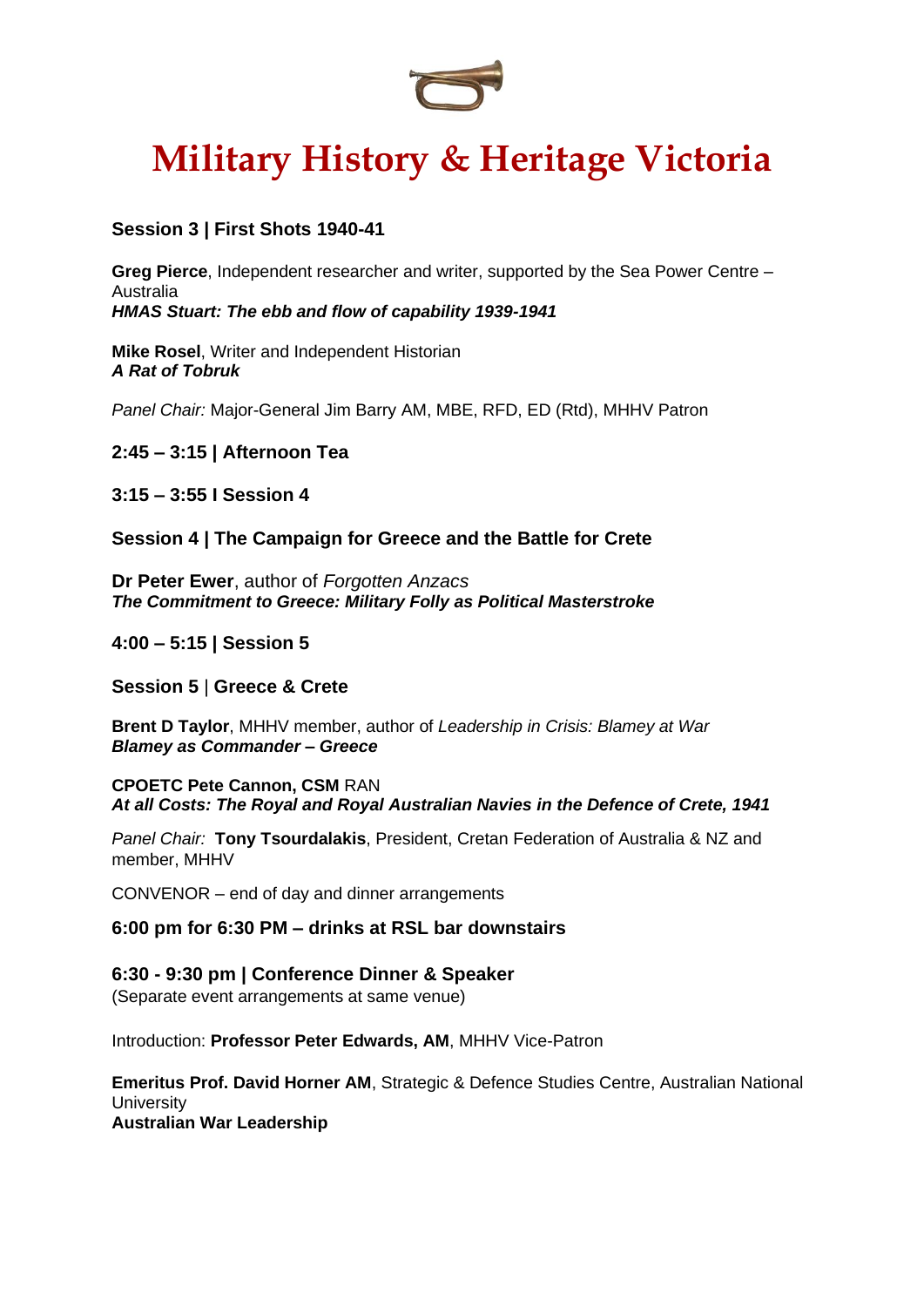

### **SUNDAY 10 APRIL**

**9:00 – 10:10 | Session 6**

**Session 6 | Prisoners of War and Resistance**

**Stephen Hutcheon,** Australian Broadcasting Corporation *The digger from Shanghai: Escape from Greece*

**Jim Claven, MA,** Author, *Grecian Adventure - Anzac Trail Stories & Photographs - Greece 1941 To Hell and Back - Prisoners, Escapers and their Helpers in Thessaloniki's POW Camp*

*Panel Chair:* Lieutenant-Colonel (Rtd) Michael Buckridge, MHHV Vice-President

#### **10:15 – 10:45 | Morning Tea**

**1045 – 11:25 I Session 7**

#### **Session 7 | Australia & the War in the Air**

**Martin James,** RAAF Historian

**11:30 – 12:40 | Lunch**

**12:40 – 1:50 I Session 8**

**Session 8 | Syria, Lebanon, and North Africa**

**Dr David Sutton**, Military History Section, AWM *Syria and Lebanon 1941: the Allied fight against the Vichy French*

**David Mitchelhill-Green,** author of *Hitler's War in North Africa Tobruk – a comparative study of the two sieges TBC*

*Panel Chair:* Richard James, author of *Australia's War with France*

**1:50 – 2:30 I Session 9**

#### **Session 9 | The Medical Services**

**Colonel (Rtd) Brett Courtenay** OAM, AASM, AFG ASM, HOSM, ADM, LSM, NATO DPM, former Senior Health Advisor, 2 DIV HQ and Conjoint A/Prof UNSW and Adjunct A/Prof Notre Dame, Orthopaedic Surgeon (St Vincents) MB BS FRACS